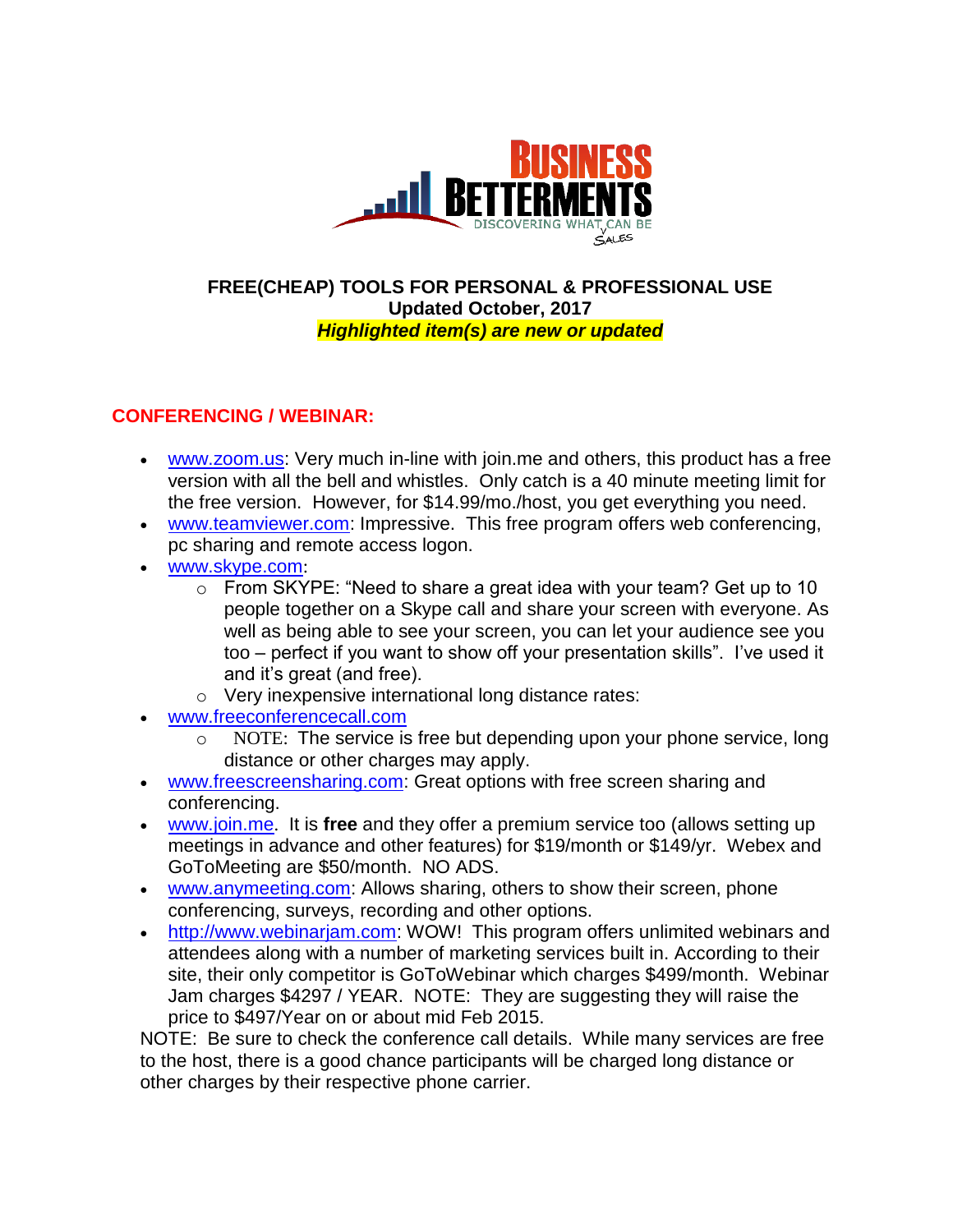# **CONVERSION FROM POWERPOINT TO FLASH:**

#### [www.ispringsolutions.com/free\\_powerpoint\\_to\\_flash\\_converter.html](http://www.ispringsolutions.com/free_powerpoint_to_flash_converter.html)

#### **EMAIL MEASUREMENT / MONITORING / PERFORMANCE:**

• [www.getsidekick.com:](http://www.getsidekick.com/) Hubspot owns this company. Be In Control! Know Who Opens Your Emails, When, How Many Times And From Where. Always Be In The Know And Communicate The Smart Way, By Having Data At Your Side. They offer a free and premium programs.

#### **EMAIL SEARCH (FINDING):**

You know in today's environment, it is difficult to make direct contact with those you don't know and having an email address would be helpful. Here are some resources to help you:

• [www.socialtalent.co:](http://www.socialtalent.co/) This free service offer help with searches (LI, Google and a whole bunch more) as well as how to search for email addresses. Watch this video by Social Talent to get 7 recommendations: <https://www.youtube.com/watch?v=J1rIn-ac3rg>

### **EXCEL, WORD, POWERPOINT, CRM & SHARE APPS:**

- o GOOGLE DOCS [\(www.docs.google.com\)](http://www.docs.google.com/): Like Microsoft Office and ZOHO (below), this well acclaimed program enables you to create, save and share all sorts of file types such as WORD, EXCEL and POWERPOINT along with thousands of available templates for personal and business use and email (GMAIL).
- $\circ$  ZOHO [\(www.zoho.com\)](http://www.zoho.com/) is a cloud based program offering a number of free applications such as file sharing and mobile device usage. Check carefully for offline file usage but it appears you can do everything Microsoft Office offers plus Salesforce.com and many other apps.
- o [www.dropbox.com:](http://www.dropbox.com/) Similar to Google Docs except it automatically backs up files for laptops, desktops and phones and sends updates to all others who have access.

### **FORMS (FOR ONLINE OR OTHER USE):**

[https://www.acrobat.com/formscentral/en/home.html.](https://www.acrobat.com/formscentral/en/home.html) Full version cost \$200/year.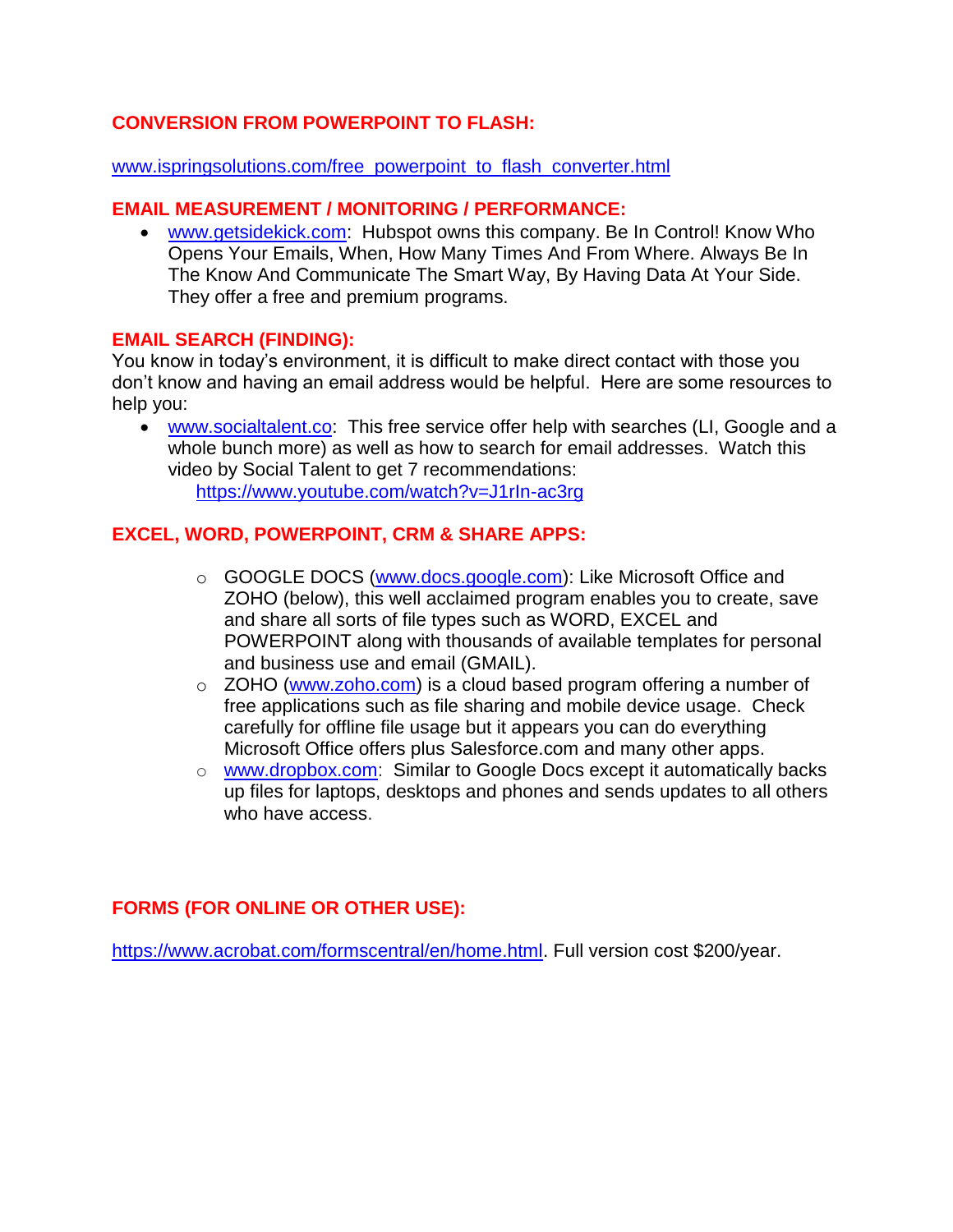# **FREE TOOLS FOR CREATING INFOGRAPHICS:**

- [www.vizualize.me:](http://www.vizualize.me/) Create a "picture" resume.
- [https://developers.google.com/chart/:](https://developers.google.com/chart/) Google chart tools are powerful, simple to use, and free. You can choose from a variety of charts and configure an extensive set of options to perfectly match the look and feel of your website. By connecting your data in real time, Google Developers is the perfect infographic generator for your website.
- [http://www.easel.ly/:](http://www.easel.ly/) Use their pre-designed templates to create and share visual ideas.
- [http://piktochart.com/:](http://piktochart.com/) this 3 step, easy-to-use program enables infographic creation by non-designers in as little as 10 minutes.
- [https://infogr.am:](https://infogr.am/) Infogram is the data visualization product that brings out the best in your data. Our infographics and charts are quick to use, fast to share, and easy on eye. Our customers range from small businesses to global media organizations, and we've been awarded multiple times during our short but fastpaced history.
- [http://visual.ly/:](http://visual.ly/) Visual.ly offers both free and paid services to create visual content covering: Infographics, presentations, web experiences, videos, microcontent and native analytics.
- [https://venngage.com/:](https://venngage.com/) Create beautiful infographics, reports, or data visualizations. Thousands of ways to customize, infinite possibilities. Hundreds of Charts and Icons available. All the charts, maps and icons you need to get started.
- [http://www.dipity.com/:](http://www.dipity.com/) Dipity is a free digital timeline website whose mission is to organize the web's content by date and time. Users can create, share, embed and collaborate on interactive, visually engaging timelines that integrate video, audio, images, text, links, social media, location and timestamps.
- [http://apps.microsoft.com/windows/en-GB/app/getabout-me/b576abe3-c64a-](http://apps.microsoft.com/windows/en-GB/app/getabout-me/b576abe3-c64a-44a3-8146-c8b7f888d59d)[44a3-8146-c8b7f888d59d:](http://apps.microsoft.com/windows/en-GB/app/getabout-me/b576abe3-c64a-44a3-8146-c8b7f888d59d) This free Windows app lets you monitor your social media activity and generate infographics that help you visualize how you connect and share with your network.

# **GRAPHIC DESIGN:**

- [www.99designs.com:](http://www.99designs.com/)Submit an online RFQ for design ideas with a budget in mind and receive proposals which you can then send to others to vote on. Use this to create a website, packaging or other creative needs.
- [www.fiverr.com:](http://www.fiverr.com/) Like 99designs.com but well beyond designs, this site allows selling and buying of products and services with prices beginning at \$5.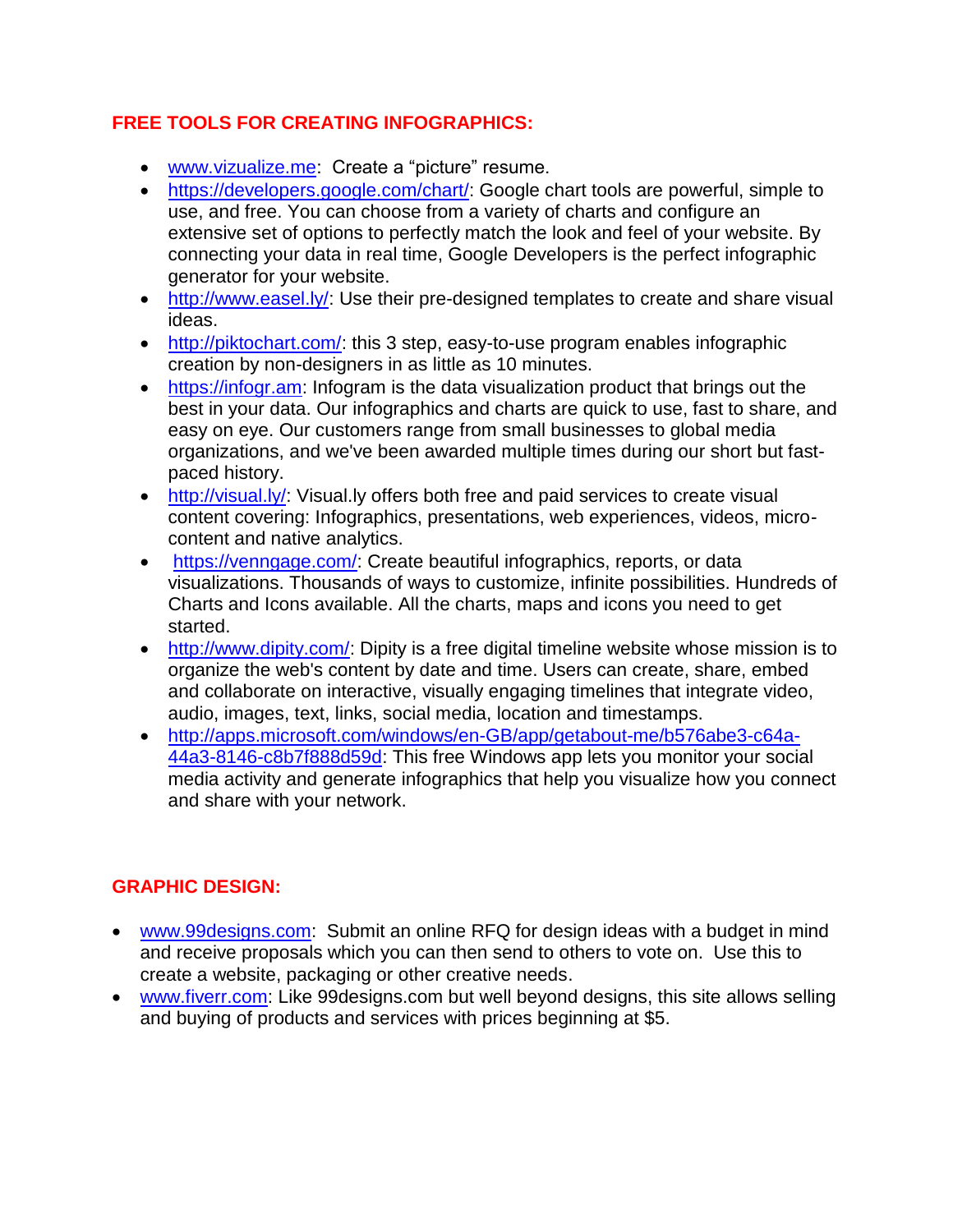## **MOBILE APPS:**

# **Scanning:**

- [www.topapp.si/my-scans:](http://www.topapp.si/my-scans) My Scans allows you to use your phone to scan, then forward via email or other. They offer both free and premium options.
- [www.camscanner.com:](http://www.camscanner.com/) Like My Scans, this program also scans using your phone. They too have a free verison which I use and find easy to use.

# **MULTI-FUNCTIONAL MEDIA CONVERTER (WINDOWS ONLY):**

#### [www.formatoz.com:](http://www.formatoz.com/)

- Format Factory is a multifunctional media converter.
- Provides functions below:
- All to **MP4/3GP/MPG/AVI/WMV/FLV/SWF**.
- All to **MP3/WMA/AMR/OGG/AAC/WAV**.
- All to **JPG/BMP/PNG/TIF/ICO/GIF/TGA**.
- Rip **DVD** to video file, Rip Music CD to audio file.
- MP4 files support iPod/iPhone/PSP/BlackBerry format.
- Supports **RMVB**, **Watermark**, **AV Mux.**

Format Factory's Feature:

- 1. support converting all popular video, audio, picture formats to others.
- 2. Repair damaged video and audio file.
- 3. Reducing Multimedia file size.
- 4. Support iphone, ipod multimedia file formats.
- 5. Picture converting supports Zoom, Rotate/Flip, tags.
- 6. DVD Ripper.
- 7. Supports [60 languages](http://www.formatoz.com/language.html)

### **LINKEDIN LIMITS:**

- "You have reached your commercial limit": Here are a couple workarounds:
	- o Offered by Tom Humbarger, Product Marketing Manager at Vision Internet use this link to get a full description of how you can search for people on LI w/o worrying about your search limit: [https://www.linkedin.com/pulse/20140809193731-82754-get-better](https://www.linkedin.com/pulse/20140809193731-82754-get-better-linkedin-results-with-x-ray-vision)[linkedin-results-with-x-ray-vision.](https://www.linkedin.com/pulse/20140809193731-82754-get-better-linkedin-results-with-x-ray-vision)
	- o Sourcehub.com: Checkout this video: <https://www.youtube.com/watch?v=ICHgR7cYDJI>

[www.recruitmentgeek.com:](http://www.recruitmentgeek.com/) While this and other resources target

o recruiters, this and the others can be used by anyone.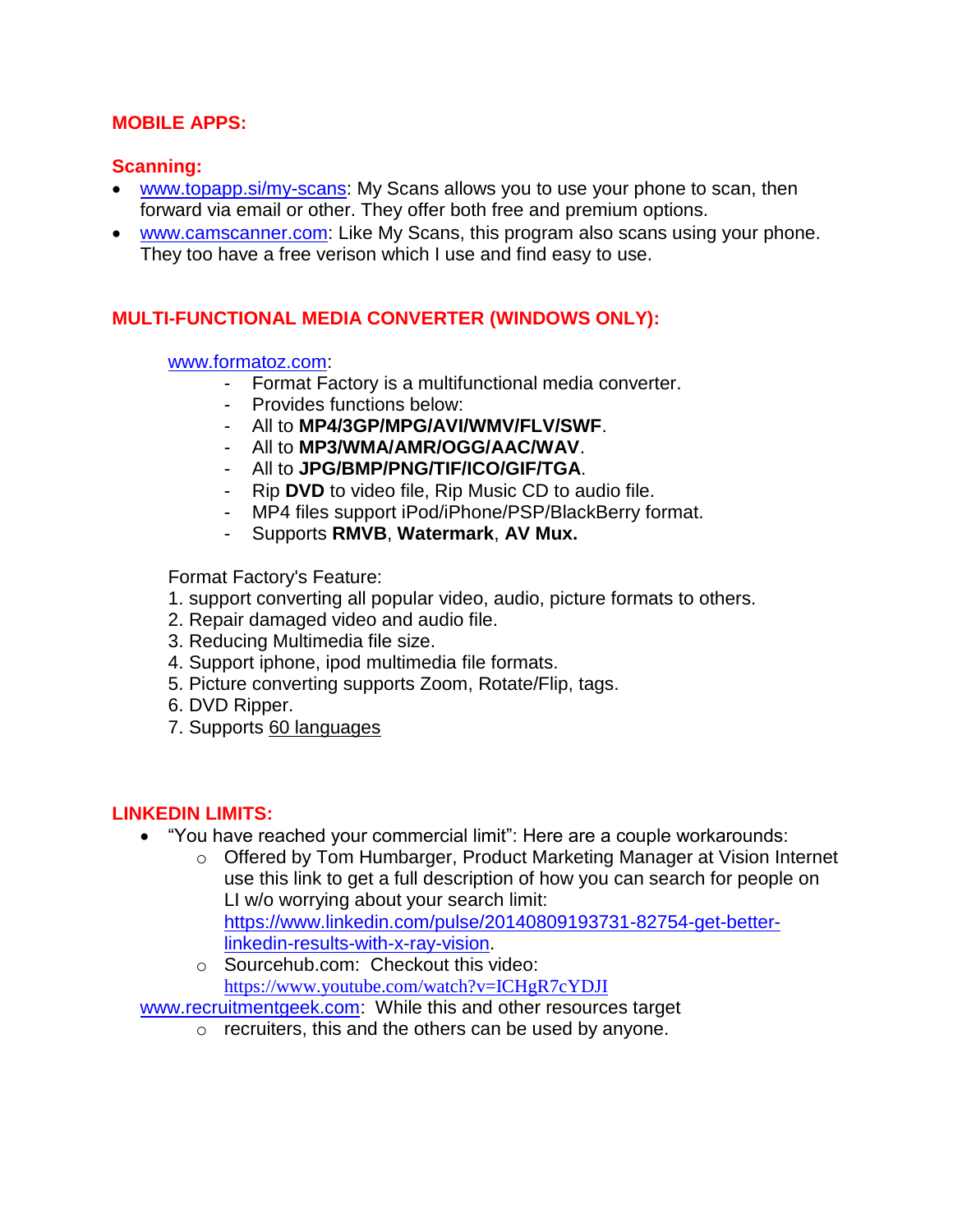## **NETWORKING/COLLABORATION:**

- [www.collaberex.com:](http://www.collaberex.com/) This private NYC area company brings networking to a whole new dimension. Unlike typical networking groups, this group is about immediate results whereby the members are first qualified and when approved, required to come with specific names of people they wish to meet and offer the same in return to the other members. Bring your laptop, you're going to need to access your LinkedIn contacts to help the group. First meeting is free, second one with a referral and then you can buy future needs.
- [www.awesomescreenshot.com:](http://www.awesomescreenshot.com/) This is a free and useful tool to share notes with others on designs. I have used it when working with graphic designers to help us clarify what we want something to look like or how something reads.
- [www.trello.com:](http://www.trello.com/) Great for managing projects. Allows you to create "boards" and "cards" to capture ideas and exchanges.

# **PHONE SERVICE:**

• Google Voice: You can setup any phone (and pc using VoIP) to go through Google to receive and place calls and a number of options. In my case, I have setup my cell phone (Verizon, very basic flip phone, no apps) using this program. Benefit? There are 3 that come to mind: 1) You can place and receive calls from anyone nationwide FOR FREE (As a Verizon user, I established my new Google Voice number as one of my friends and family numbers). 2) International calls are cheap (\$.02 and \$.06/ min to China and India respectively). 3) You can setup the calls to download to your pc and be converted to text as well as voice.

### **PHOTO/IMAGE RESIZNG:**

• [www.photoresizer.com.](http://www.photoresizer.com/) On PhotoResizer.com you can resize, shrink, grow and crop your photos, images and pictures online, for free. For example, reconfigure your rectangular logo to a square one for use on Facebook.

### **PREMIUM RESEARCH DATABASES:**

- Thanks to Sam Richter, author of Take The Cold Out of Cold Calling (I recommend his book).
- Obtain a library card from your local library and in many states, once you have a card from your local library, you can obtain a card from your closest "large" library (typically in a large metropolitan area) and from your home/office, logon and use the vast number of premium databases such as D&B, Reference USA, etc….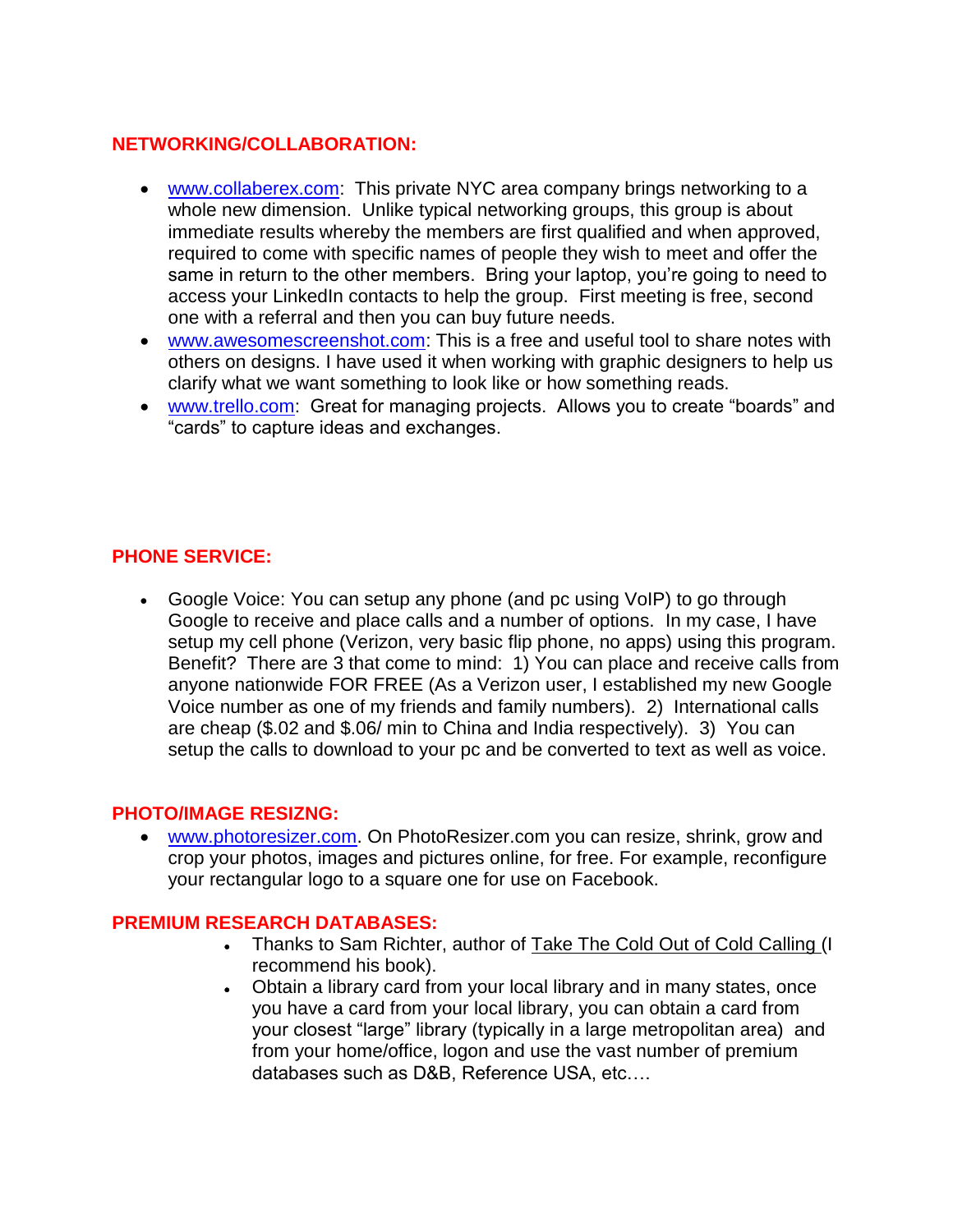## **PROJECT MANAGEMENT:**

• [www.trello.com:](http://www.trello.com/) Trello is the free, flexible, and visual way to organize anything with anyone. Drop the lengthy email threads, out-of-date spreadsheets, nolonger-so-sticky notes, and clunky software for managing your projects. Trello lets you see everything about your project in a single glance.

### **SEO SUGGESTIONS:**

The subject of SEO is dynamic and will surely remain that way for the foreseeable future. With that in mind, here are some ideas to help you.

- Attachments: Many don't realize you can add information to a file which will help with SEO and rankings. Here are a couple websites offering advice and tools to see how your uploaded files would look on a Google search:
	- o <https://moz.com/learn/seo/title-tag>
	- o <http://www.seomofo.com/snippet-optimizer.html>
	- $\circ$  If you have PDF files, you can open your file and then click file/properties and edit a number of fields there. HOWEVER, the free version of Adobe does NOT allow this. You can download one of their premium (Pro is the least expensive) products for a 7 day free trial to see how this works.
	- o PDF File Formatting:<http://placemakinggroup.com/seo-for-pdfs/>

# **SMALL BUSINESS ADMINISTRATION**:

- [\(www.sba.gov\)](http://www.sba.gov/). My best advice is spend some time on it. There's so much there. Check the state site for offices and help as well.
- Check out [www.score.org](http://www.score.org/) too.

### **SOCIAL MEDIA:**

- Competitive website SEO info: Download your competitors' most profitable keywords and ads for paid and organic searches at [www.spyfu.com](http://www.spyfu.com/)
- •

# **STREAMING VIDEO SOFTWARE:**

- [www.camstudio.org.](http://www.camstudio.org/) This site allows you to download all the necessary software to record all screen and audio activity on your computer and create industry standard AVI video files and using its built-in SWF Producer, turn these into lean, mean, bandwidth-friendly Streaming Flash videos (SWFs). Use it to demos of products or programs on your pc along with narrative to boot.
- **Free picture and short video of your computer** monitor view, share instantly via web, email, IM, Twitter or your blog and enhance your fast-paced online conversations. Check out [www.techsmith.com/jing](http://www.techsmith.com/jing) for this and a host of other applications offered by TechSmith. BUY the Pro version for \$15 FOR A YEAR and get extra bells and whistles that make your social media presence much better!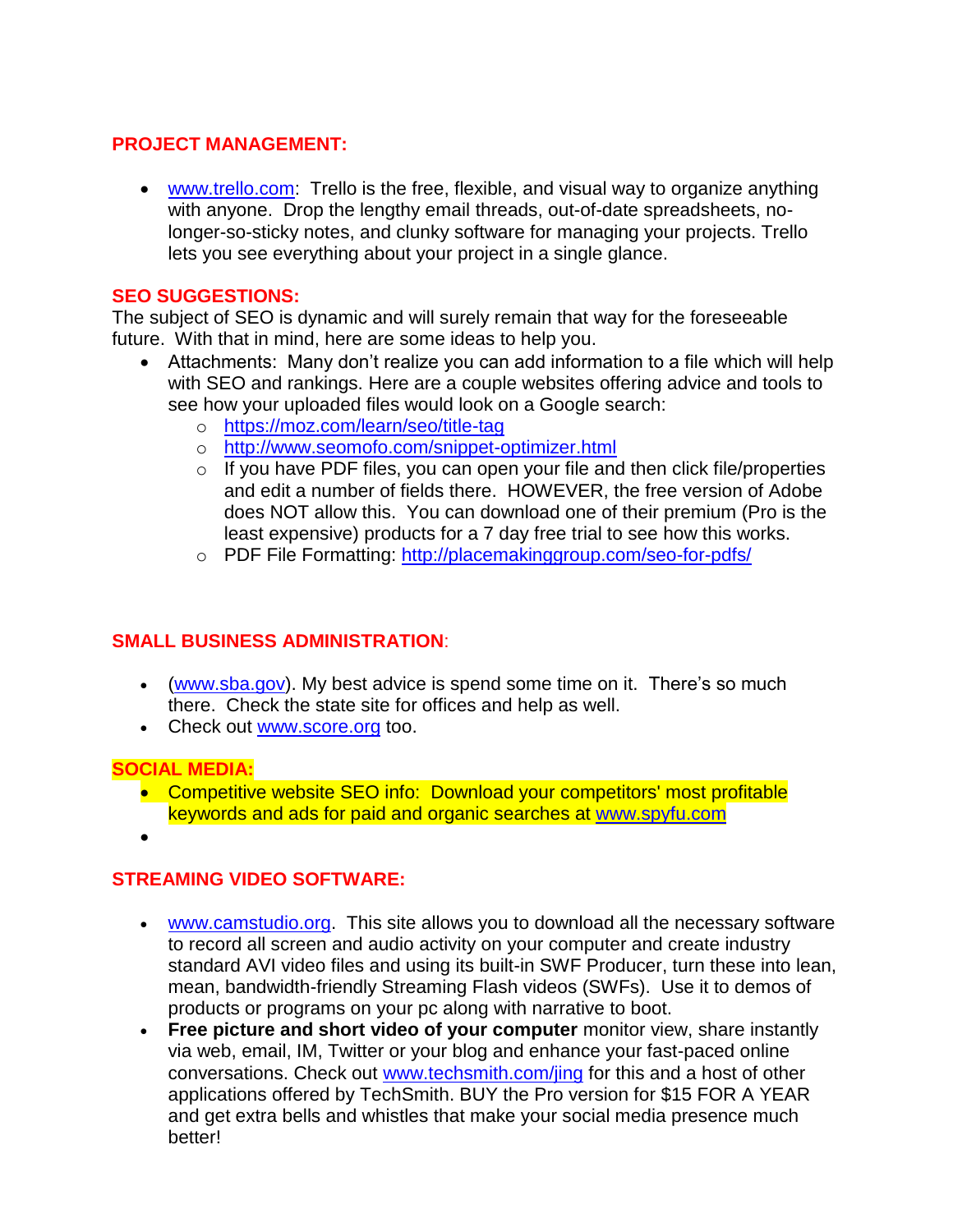• **Free voice over** offered by [www.goldmail.com.](http://www.goldmail.com/) Send an email with your own tutorial.

> NOTE: While Camstudio, Techsmith(Jing) and Goldmail offer similar services, each has a little difference in offering. Check each out for your individual needs.

## **SURVEYS:**

- [www.kwiksurvey.com:](http://www.kwiksurvey.com/) Like Surveymonkey.com., Kwiksurvey offers both a free and premium service. Their free service is super and allows up to 1000 participants (Surveymonkey is 100).
- [www.surveymonkey.com](http://www.surveymonkey.com/) . There is a paid version but heck, you can ask 100 people 10 questions for free.
- [www.surveygizmo.com:](http://www.surveygizmo.com/) Like others, but this one has more options available with their free plan.

## **VIDEO ANIMATION:**

• [www.rawshorts.com:](http://www.rawshorts.com/) RawShorts helps businesses create beautiful explainer, demo and marketing videos for web with an easy to use drag and drop video builder in the cloud. They offer a free and premium plans.

### **VIDEO/GRAPHICS/PRESENTATIONS:**

- [www.animoto.com:](http://www.animoto.com/) A video creation service (online and mobile) that makes it easy and fun for anyone to create and share extraordinary videos using their own pictures, video clips, words and music. They offer a free version a 30 second video as well as upgrade programs.
- [www.vimeo.com:](http://www.vimeo.com/) Also a free video program for uploading. They also offer upgrade programs
- [www.videoblocks.com:](http://www.videoblocks.com/) Video Blocks offers a 7 day free trial.

### **WEBSITE DESIGN:**

- [www.joomla.com:](http://www.joomla.com/) Free website development.
- [www.weebly.com:](http://www.weebly.com/) Free website (and design options) development. EXCELLENT option since they (Weebly) give you full access to their HTML and CSS codes.

#### **WEBSITE SOCIAL MEDIA RATING:**

• Want to know how your website URL ranks on social media (Facebook, Twitter, LinkedIn, Google+, etc.)? Check out this free tool: [www.socialdebug.com.](http://www.socialdebug.com/)